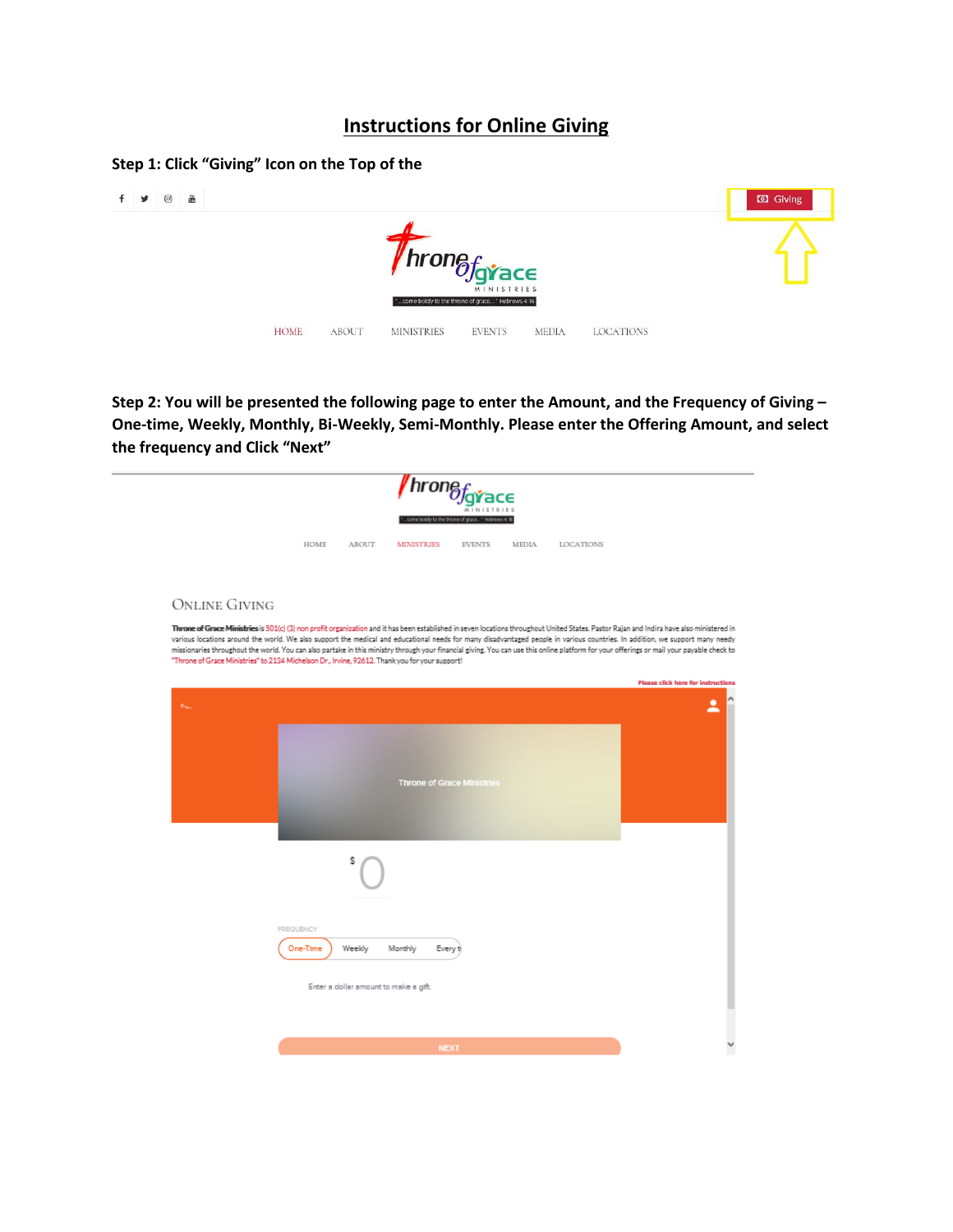**Step 3: If you are First Time user to "Online Giving", please click the "Sign Up" Link. If you are a returning user, please go to Step 10**

| $\mathcal{S}$                                            |
|----------------------------------------------------------|
| <b>Email Address</b>                                     |
| Password                                                 |
| <b>Forgot Password?</b>                                  |
| Don't have an account? Sign Up<br>SUBSPLASH <sup>®</sup> |
|                                                          |
| Login                                                    |

**Step 4: Please enter your First Name, Last Name, email address and an eight digit password you could remember, and click "Next"**

| \$                   |                                              |
|----------------------|----------------------------------------------|
| <b>First Name</b>    | <b>Last Name</b>                             |
| <b>Email Address</b> |                                              |
| Password             |                                              |
|                      | Have a Subsplash account? Log In             |
|                      | SUBSPLASH <sup>®</sup>                       |
|                      | By clicking next I agree to the Terms of Use |
|                      | <b>Next</b>                                  |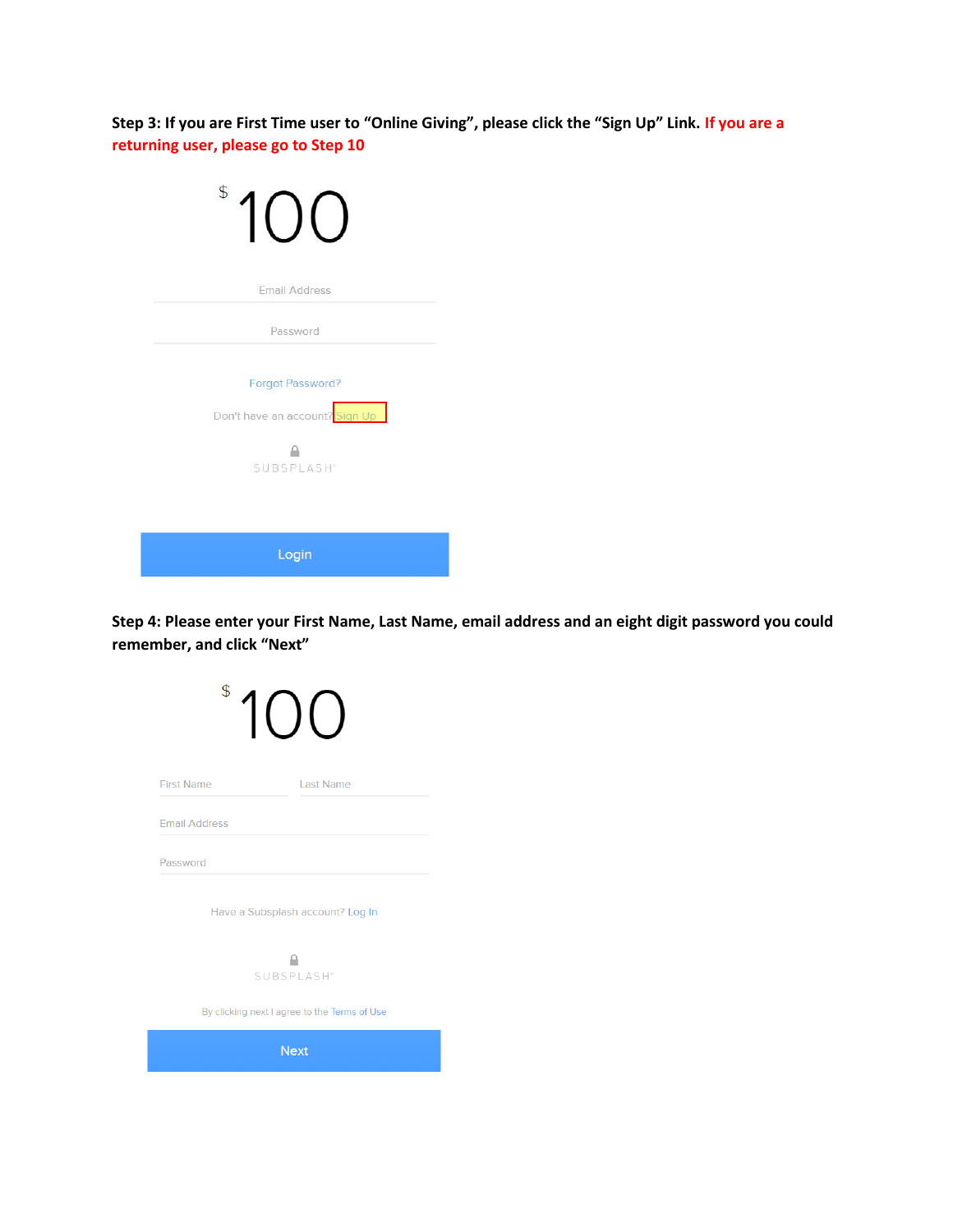**Step 5: You will be emailed a 4 digit code from "Subsplash Giving" to validate your email, please enter the code in your email here in the highlighted space below and click "Next"**

| <b>Verify Email</b>                                                |  |
|--------------------------------------------------------------------|--|
| \$<br>1()()                                                        |  |
| Confirm your email by entering the code sent to<br>email@email.com |  |
| emailcode                                                          |  |
| <b>Resend Code?</b>                                                |  |
|                                                                    |  |
| Next                                                               |  |

**Step 6: The Payment Methods page will be displayed to link either a Bank Account or Credit/Debit Card for this giving**

 $\bar{z}$ 

| Payment Methods             |  |
|-----------------------------|--|
| Link a Debit or Credit Card |  |
| <b>11</b> Link Bank Account |  |
| Cancel                      |  |
|                             |  |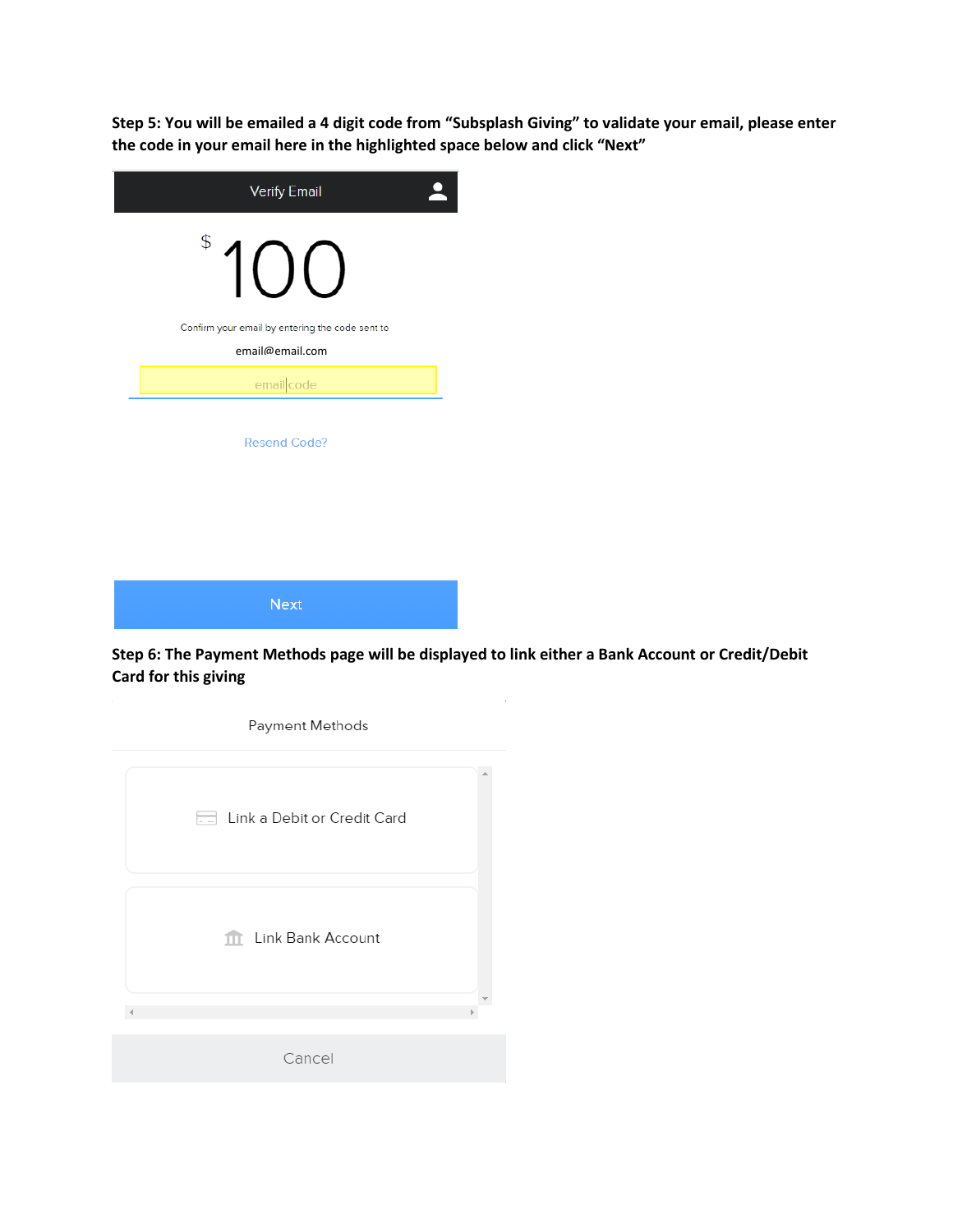**Step 7: If you prefer to give from your Credit or Debit Card, please click the button "Link a Debit or Credit Card". VISA, MASTER, American Express and Discover cards are accepted.**

|                                         | Link a Debit or Credit Card |            |  |
|-----------------------------------------|-----------------------------|------------|--|
| <b>VISA</b> MasterCard <b>ANTERIORN</b> | <b>DISCOVER</b>             |            |  |
|                                         |                             |            |  |
| Card Number                             |                             |            |  |
| <b>MM</b>                               | ΥY                          | <b>CVC</b> |  |

×.

**Step 8: If you prefer to give from your Bank Account, please click the button "Link Bank Account".**

|                       | Link a Bank Account |
|-----------------------|---------------------|
| Name on Account       |                     |
| Routing Number        |                     |
| <b>Account Number</b> |                     |
| <b>ACCOUNT TYPE</b>   |                     |
| Personal              |                     |
| Cancel                | Link                |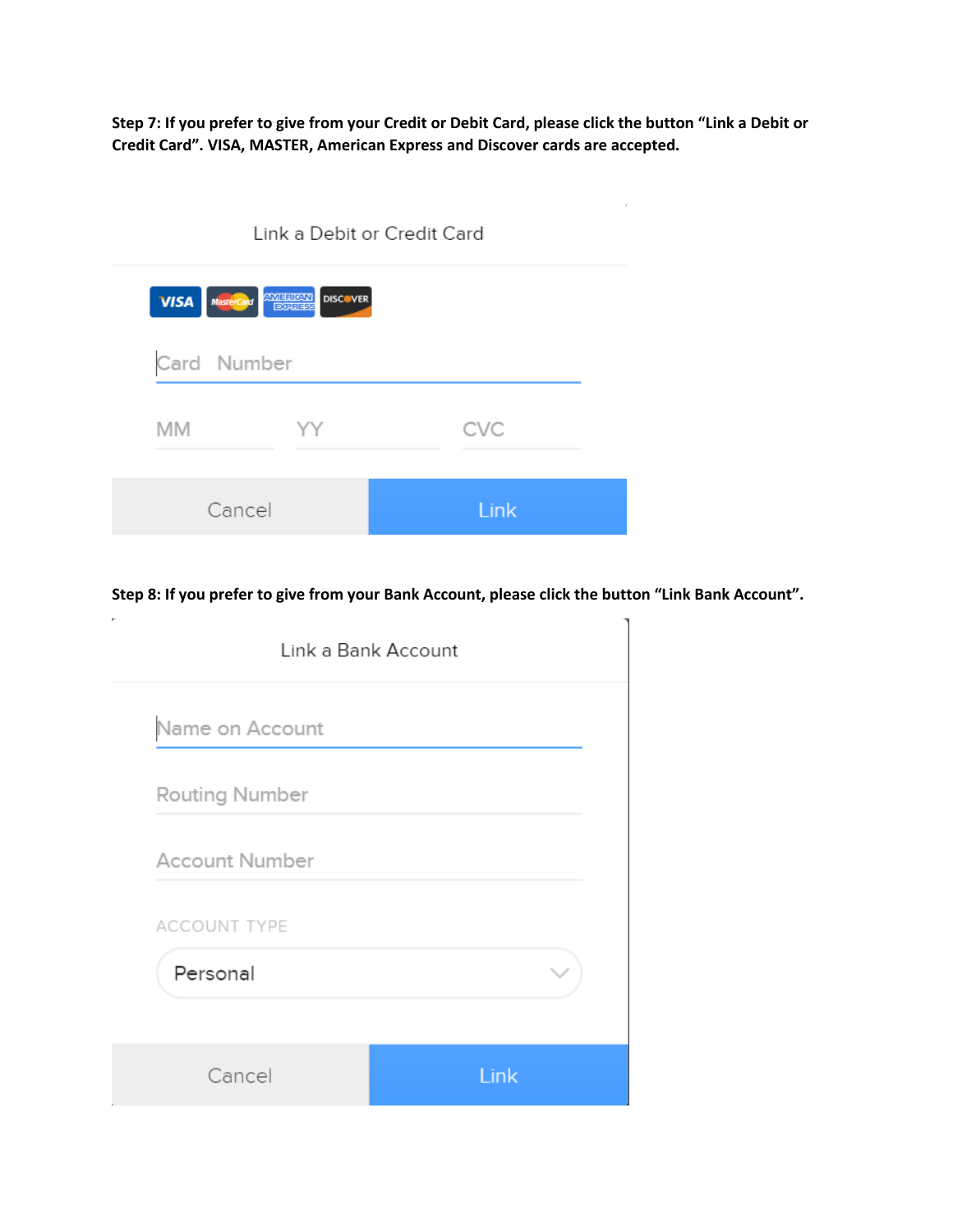**Step 9: Now you can confirm the Amount, Frequency of giving, the Card/bank Info and Giving Fund. Once you confirm the details, click "Complete Gift". You will get an email confirmation with the Receipt for your giving.**

| <b>Confirm Gift</b>                                                                                      |      |
|----------------------------------------------------------------------------------------------------------|------|
| \$100                                                                                                    |      |
| <b>CARD INFO</b>                                                                                         |      |
|                                                                                                          |      |
| <b>GIFT INFO</b>                                                                                         |      |
| <b>FUND</b>                                                                                              |      |
| General                                                                                                  |      |
| <b>FREQUENCY</b><br>Weekly<br>One-Time<br>One-Time gift of \$100 to the General Fund on October 31, 2016 | Mont |
| <b>Complete Gift</b>                                                                                     |      |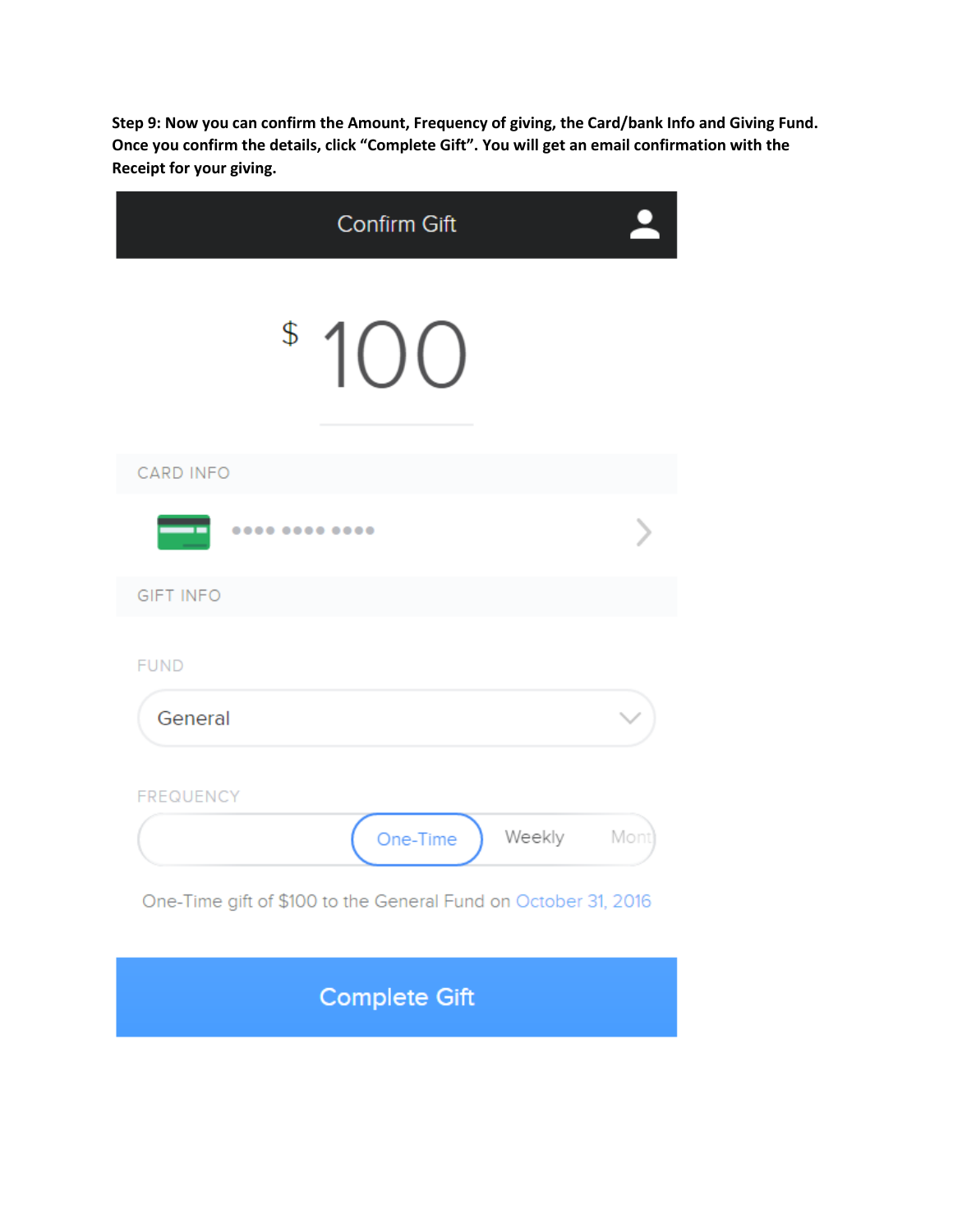## **Instructions for Returning Users:**

**Step 10: Enter your registered email address and your password.**

| $\frac{1}{2}$<br>$\overline{\phantom{a}}$ |  |
|-------------------------------------------|--|
| <b>Email Address</b>                      |  |
| Password                                  |  |
| <b>Forgot Password?</b>                   |  |
| Don't have an account? Sign Up            |  |
| SUBSPLASH <sup>®</sup>                    |  |
|                                           |  |
| Login                                     |  |

**Step 11: You will see the Payment Method you have used in your previous giving, and you can review the details and click "Complete Gift". You will receive an email with the receipt for the giving. If you prefer to use a different payment method, you can click the arrow highlighted below to change**.

| <b>Confirm Gift</b>                        |      |
|--------------------------------------------|------|
| \$100                                      |      |
| <b>CARD INFO</b>                           |      |
| <b>VISA</b><br><br>1234                    |      |
| <b>GIFT INFO</b>                           |      |
| <b>FUND</b>                                |      |
| General                                    |      |
| <b>FREQUENCY</b>                           |      |
| One-Time<br>Weekly                         | Mont |
| One-Time gift of \$100 on October 31, 2016 |      |
| <b>Complete Gift</b>                       |      |